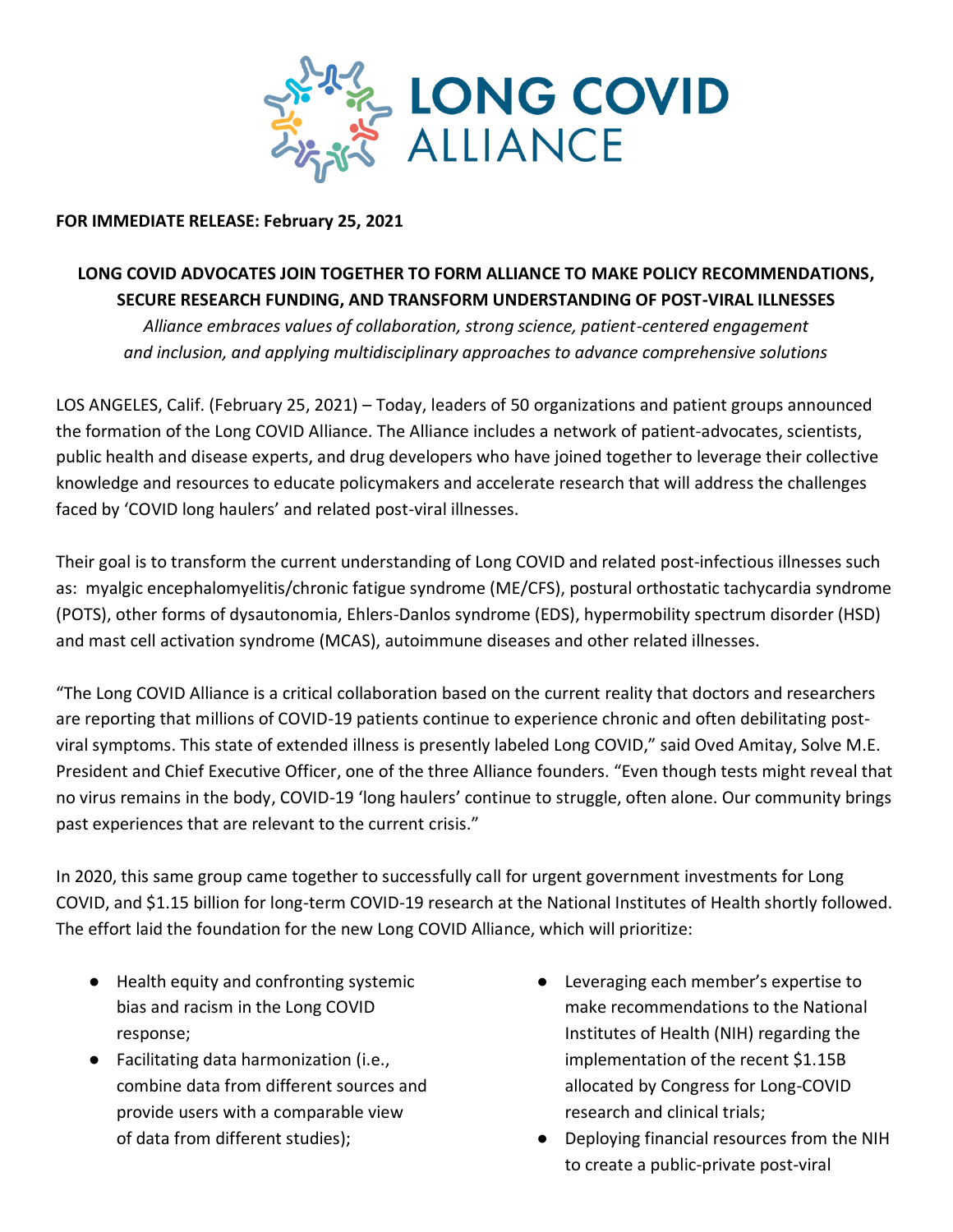research infrastructure and translate research results into treatments and cures for millions;

- Providing expert guidance and resources to media and policymakers;
- Expanding public-private partnerships;
- Leveraging existing post-viral disease knowledge and infrastructure;
- Connecting policymakers with patients and scientists; and
- Ensuring meaningful patient participation.

"So many patients have bonded together as the healthcare community has not understood why some patients are asymptomatic and others are suffering moderate to debilitating issues a year later," said Hunter Howard, chairman of the Global Pandemic Coalition, a founder of the Alliance. "As one of the first infected in Texas, and a healthcare executive, I immediately noticed Doctor friends did not understand my lingering symptoms or the novel coronavirus. We started the Global Pandemic Coalition to bring together private companies to support the public sector pandemic initiatives. If the vaccines continue to drive down mortalities, nothing may be more important now than coming together to drive understanding and fund research for the COVID survivors."

To accompany the Long COVID Alliance's launch, the initial partners from 2020 have drafted key recommendations and guidance for the National Institutes of Health (NIH), which can be found by visiting [https://longcovidalliance.org/wp-content/uploads/2021/02/NIH-Long-COVID-Alliance-NIH-Recommendations-](https://longcovidalliance.org/wp-content/uploads/2021/02/NIH-Long-COVID-Alliance-NIH-Recommendations-Letter-Final-with-signers.pdf)[Letter-Final-with-signers.pdf](https://longcovidalliance.org/wp-content/uploads/2021/02/NIH-Long-COVID-Alliance-NIH-Recommendations-Letter-Final-with-signers.pdf)

### Current Long COVID Alliance partners include:

- Action for M.E.
- American Medical Women's Association (AMWA)
- Bateman Horne Center
- Body Politic
- Covid-19 Longhauler Advocacy Project
- Dysautonomia International
- ENIGMA COVID-19 Working Group
- Florida Society of Neurology
- HADASSAH
- Health Rising
- Healthy Women
- Institute for Neuro-Immune Medicine (INIM)
- Kantor Neurology, LLC
- Long COVID Physio
- Massachusetts ME/CFS & FM
- #MEACTION
- ME International
- Medical Partnership 4 MS+
- Minnesota ME/CFS Alliance
- National Association for Nurse Practitioners in Women's Health
- National Health Council
- National Organization for Women (NOW)
- Nurse Practitioners in Women's Health (NPWH)
- Open Medicine Foundation
- PandoraORG
- PolyBio Research Foundation
- Pulmonary Wellness Foundation
- Sex and Gender Health Collaboration
- Simmaron Research
- Solve M.E.
- The American Dysautonomia Institute (ADI)
- The Mast Cell Disease Society, Inc.
- The SHANE Foundation
- Utah COVID-19 Long Hauler
- Whittemore Peterson Institute
- YOU + ME Registry (Solve M.E.)